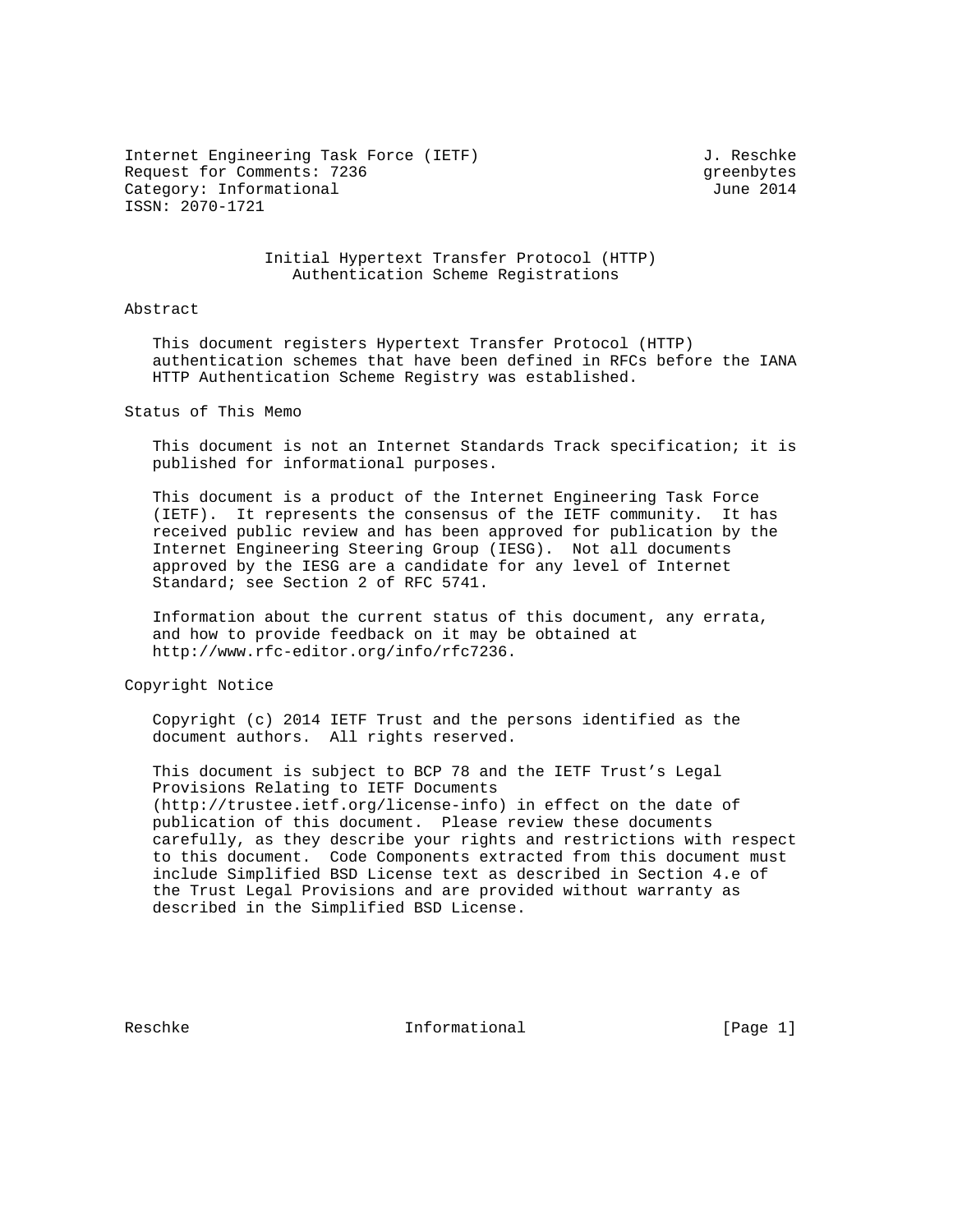Table of Contents

1. Introduction

 This document registers Hypertext Transfer Protocol (HTTP) authentication schemes that have been defined in RFCs before the IANA HTTP Authentication Scheme Registry was established.

2. Security Considerations

 There are no security considerations related to the registration itself.

 Security considerations applicable to the individual authentication schemes ought to be discussed in the specifications that define them.

3. IANA Considerations

 The registrations below have been added to the IANA "Hypertext Transfer Protocol (HTTP) Authentication Scheme Registry" at <http://www.iana.org/assignments/http-authschemes> (see Section 5.1 of [RFC7235]).

| Authentication<br>Scheme Name | Reference                         | Notes                                                                                                                                                                                                       |
|-------------------------------|-----------------------------------|-------------------------------------------------------------------------------------------------------------------------------------------------------------------------------------------------------------|
| Basic                         | $[RFC2617]$ ,<br>Section 2        |                                                                                                                                                                                                             |
| Bearer                        | [RFC6750]                         |                                                                                                                                                                                                             |
| Digest                        | $[RFC2617]$ ,<br>Section 3        |                                                                                                                                                                                                             |
| Negotiate                     | $[RTC4559]$ ,<br>Section 3        | This authentication scheme violates<br>both HTTP semantics (being<br>connection-oriented) and syntax<br>(use of syntax incompatible with<br>the WWW-Authenticate and<br>Authorization header field syntax). |
| OAuth                         | $[RFC5849]$ ,<br>Section<br>3.5.1 |                                                                                                                                                                                                             |

Reschke Informational [Page 2]